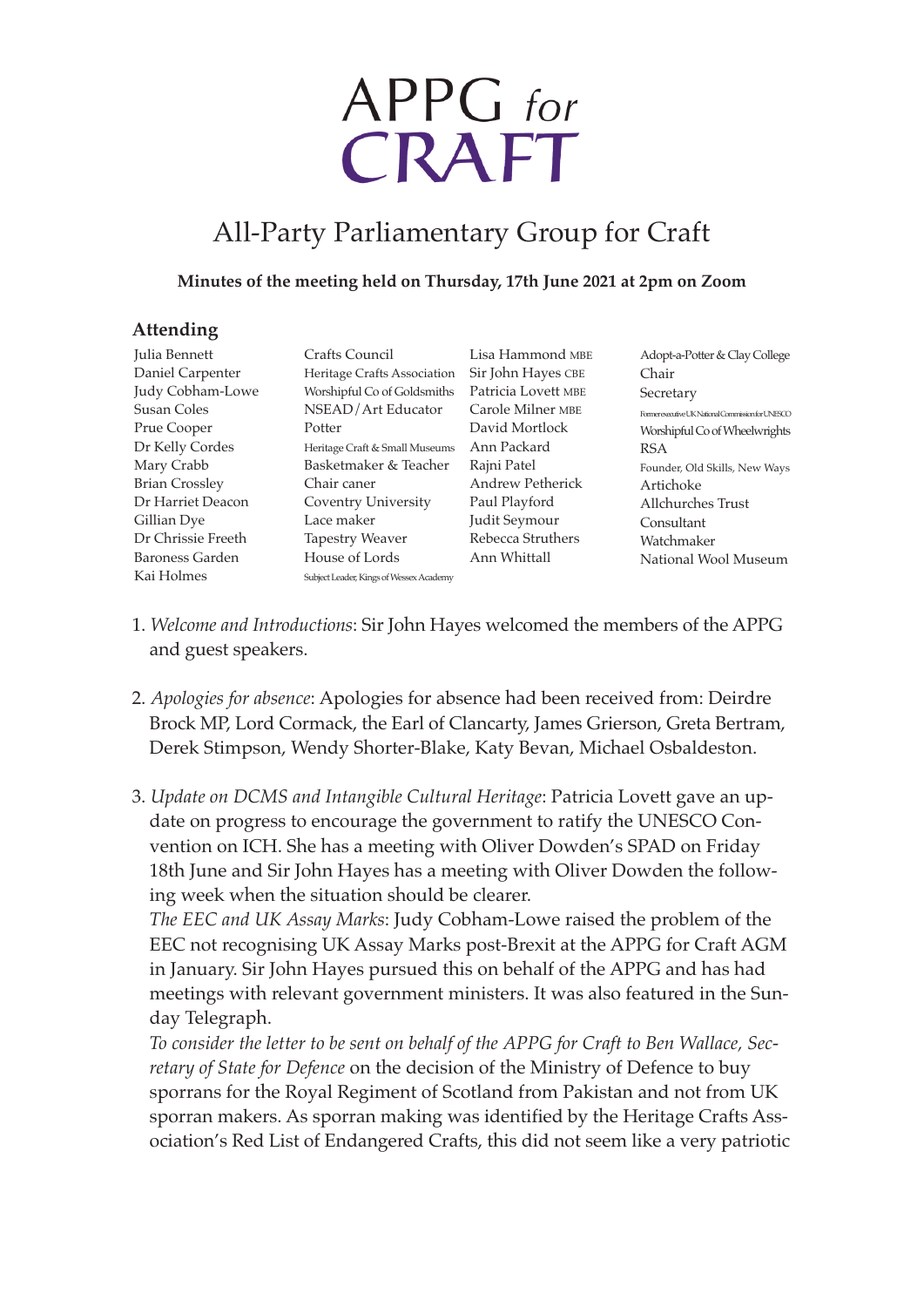decision. It was agreed that Sir John Hayes would send the letter as circulated.

4. *The Artichoke School of Furniture*: **Andrew Petherick, Director of Artichoke and Kai Holmes, Kings of Wessex Academy**

Andrew explained that Artichoke is based in Somerset, was set up in 1992 and now has a team of 50. They work on houses all over the world using traditional skills and materials and build to last. They use many aspects of British craftsmanship and designers, engineers, machinists, French polishers etc. He noted that the number of entries for Design and Technology qualifications had dropped by two-thirds and so the company now work with the Kings of Wessex Academy to take small groups of pupils, organised as school trips so the youngsters are accompanied by teachers to take part in the project. This has these objectives: giving experience, demystifying, inspiring, teaching, assisting and advising, and creating a model which is cost-effective and supportive of the school. During 2 hours each week over 6 weeks students learn skills to make a wooden puzzle, at the end of which they get a certificate and a book on craft. They trialled with 4 and want to increase to 12.

Kai Holmes enjoys silversmithing in his spare time and explained that there is a focus on computer aided design (CAD) in the school, but the experience at Artichoke gives pupils a chance to experience craft, use hand tools, see a working business in action, talk to professionals and get work experience. All this is really invaluable, and in addition the school benefits from the offcuts of wood! *Questions and points*: JH – could this fit into the apprenticeship system with a qualification? There is prejudice in schools against non-academic learning. AP – Not at this stage. At Artichoke people come from different backgrounds, not necessarily academic. Artichoke helps to spark passions for those for whom an academic education isn't the best.

JB – Are there any links with FE? AP – Not at the moment.

5. *The Forces in Translation Project*: **Mary Crabb, basketmaker, artist and teacher** Mary Crabb has a varied teaching background and believes that the experiences shape who you are and your creativity. She qualified as a teacher in 1993 just as the Science and Maths curriculum was becoming narrower. After teaching in a primary school, she then worked in the education department of a Museum, but is now a basketmaker. She teaches mostly adults and believes that there is a strong link between basketmaking and mathematics. Mary explained the 'Forces in Transition' project where a group of makers and academics had funding to meet, make, share and teach. This started in March 2020 with one meeting but others have been held online. They aim to take the results of their collaborations to an audience to pass on to that group. She believes that craft education offers the experience of working with hands and learning by doing. Not everyone learns by aural instruction or from books,